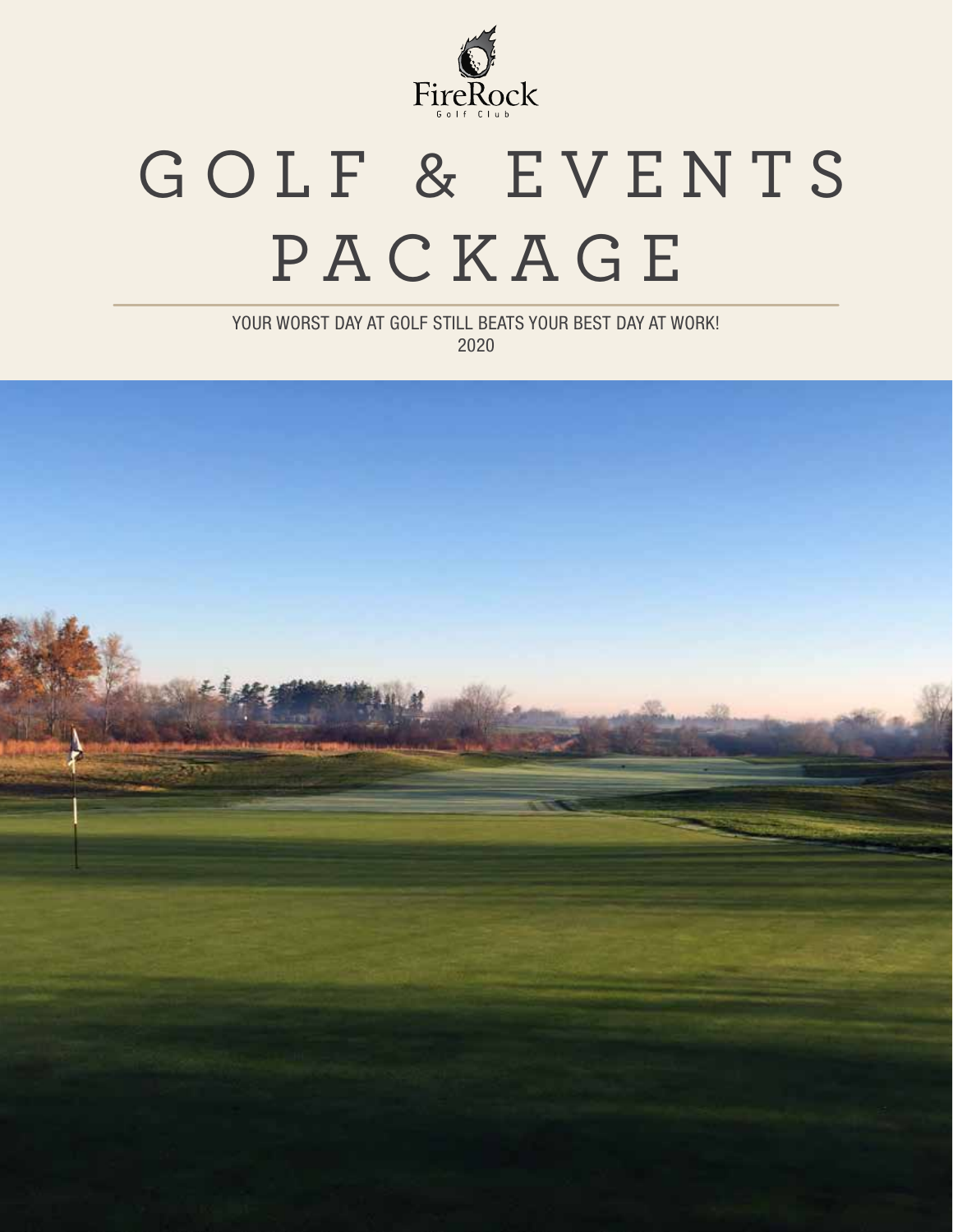# MAY THE COURSE BE W I T H Y O U .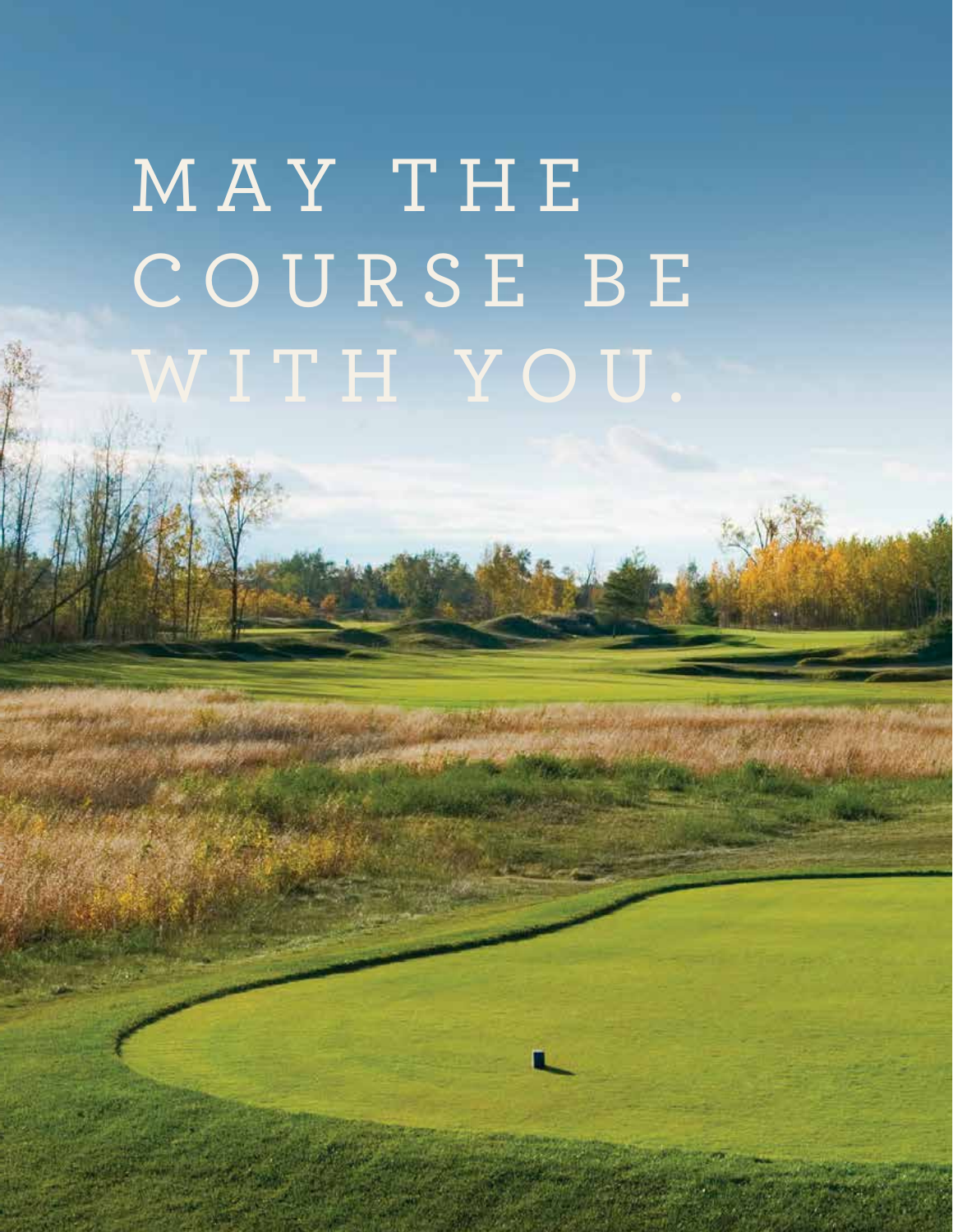# Thank you for your interest in FireRock Golf Club.

Through hosting successful golf events, FireRock Golf Club has partnered with individuals, corporations, charities, and non-profit foundations to deliver customized events that drive home their business, financial and marketing objectives.

Our philosophy is not to sell you a Tournament Package or fit you into a mold. Instead, we want to work with you to create your own individual event. We listen to your needs, take them into consideration, and build an experience specifically for you.

FireRock Golf Club combines the best of all worlds—exceptional service, delicious food and breathtaking scenery.

For golf related events, please contact:

Amanda Cosentino Director of Golf (519) 471-3473 x105 amanda@firerockgolf.com

For events not pertaining to golf, please contact:

Katie Spivak Event Coordinator (519) 471-3473 x103 katie@firerockgolf.com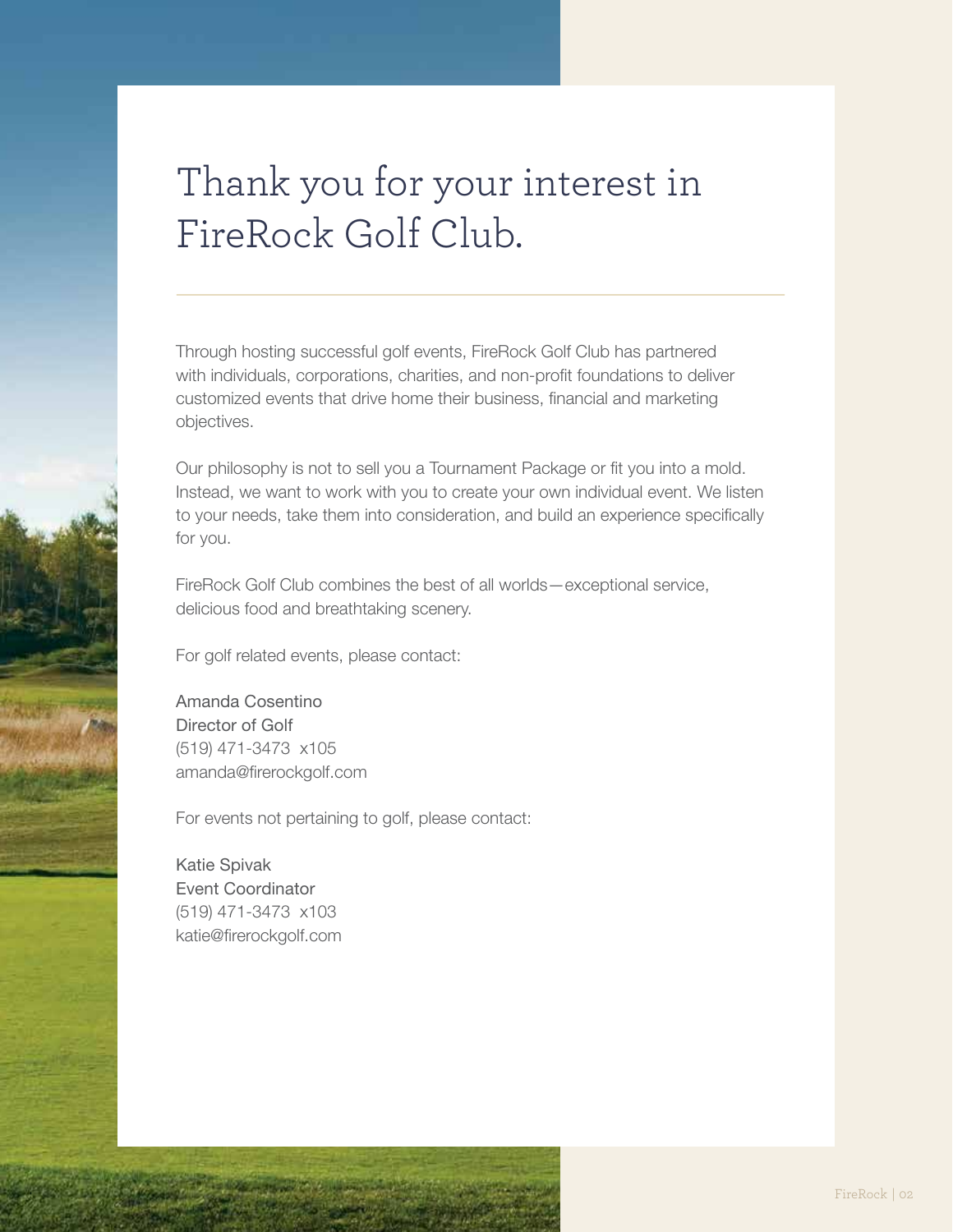# T O U R N A M E N T PRICING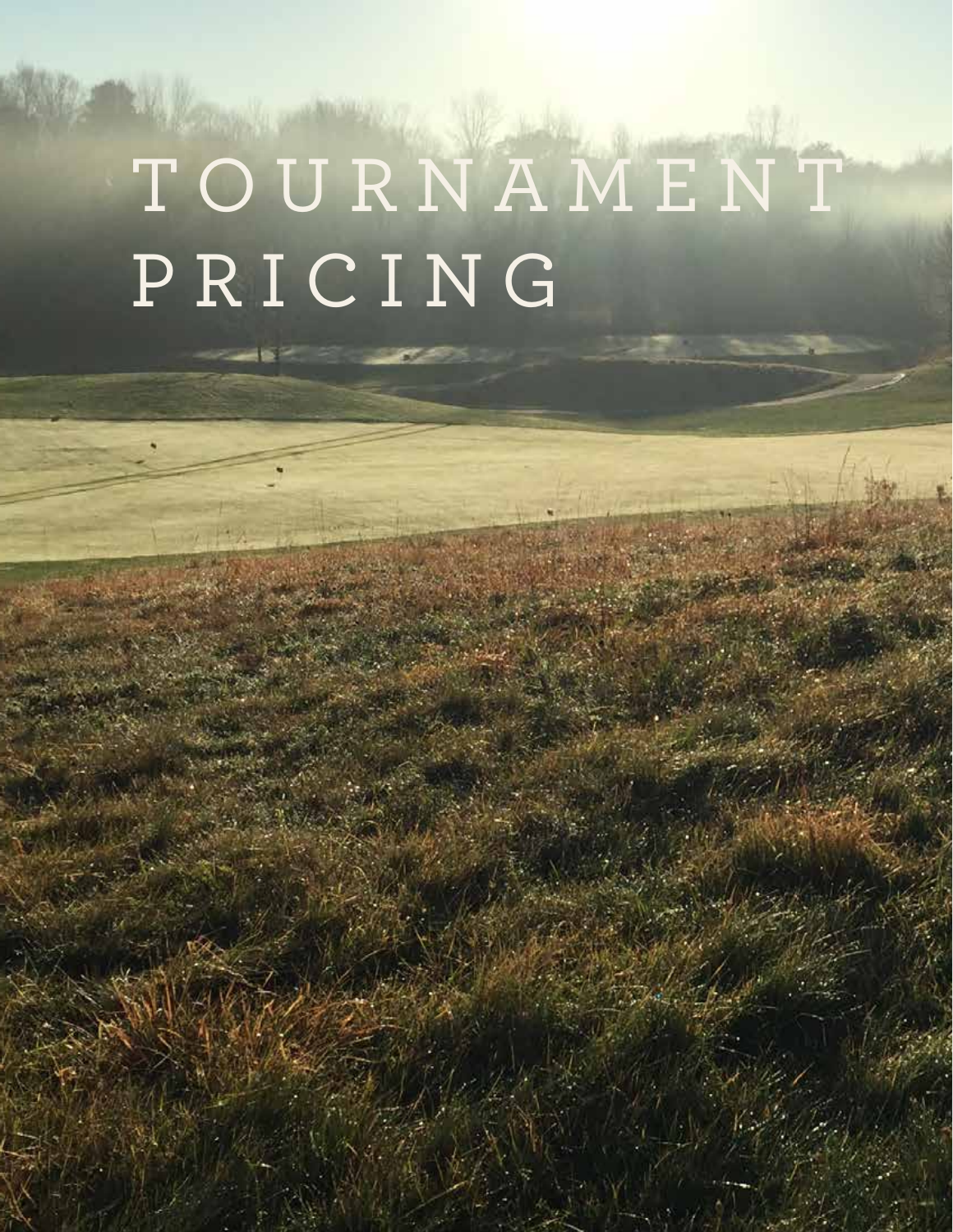# SHOTGUN

**SUNDAY - WEDNESDAY** Per golfer \$60 **THURSDAY - SATURDAY** Per golfer \$65

#### **SHOTGUN PRICING INCLUDES:**

- + Gas power carts with GPS scoring
- + Custom scoring and score cards
- + Use of driving range prior to shotgun
- + Valet bag drop
- + Signage placement on course
- + Proximity markers for Long Drive, Closest to the Pin, and Hole in One contests
- + 20% discount on regular-priced merchandise in the Pro Shop for prize table
- + One round of golf for 4 with cart donated to your event (to be used at a later date)

# SMALL GROUPS

### **PER PLAYER PRICING \$65**

#### **SMALL GROUP PRICING INCLUDES:**

- + Power carts with GPS scoring
- + Custom scoring and score cards
- + Use of driving range prior to round
- + Proximity markers for Long Drive and Closest to the Pin
- + Use of lockers for the day
- + For groups of 12 or more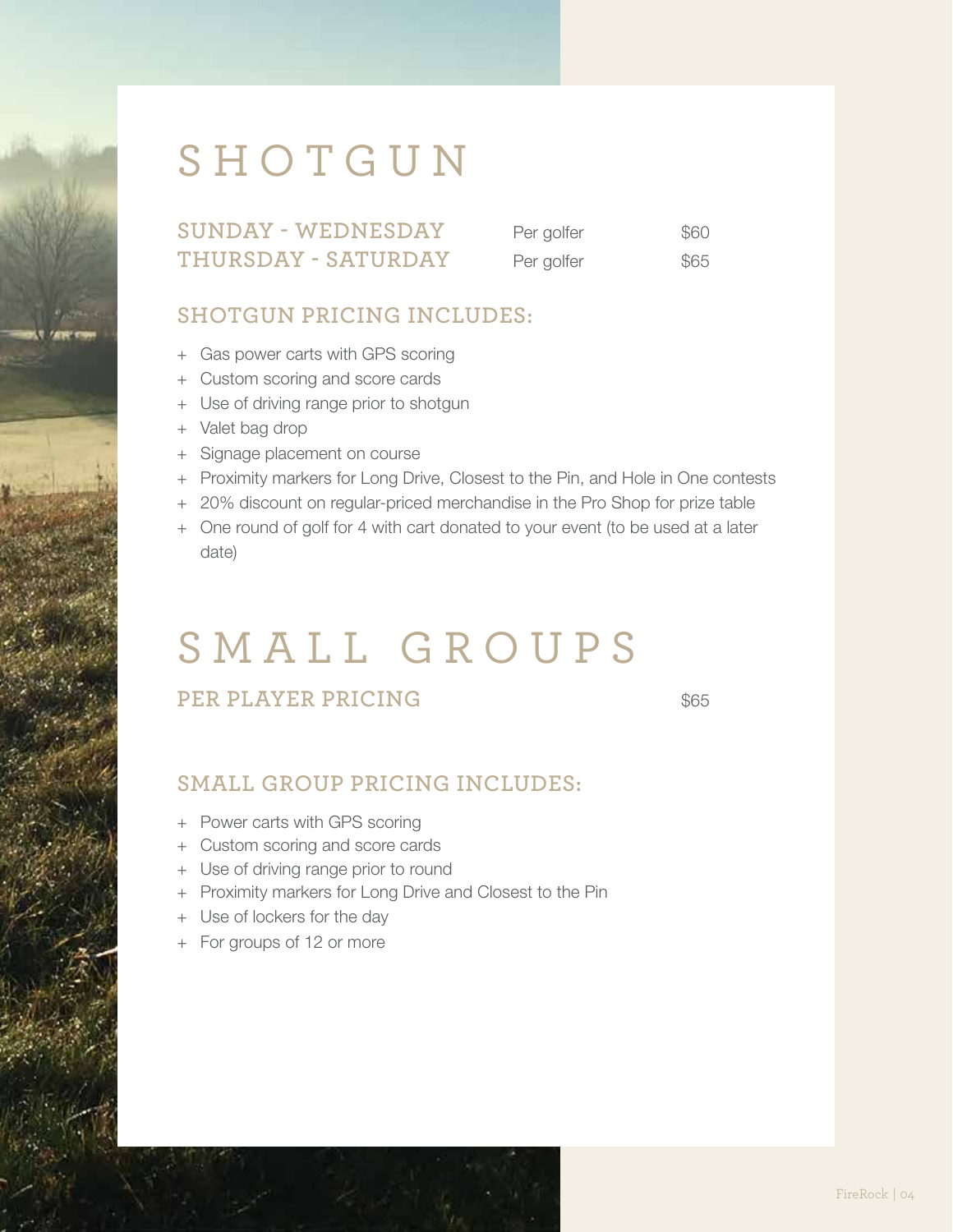

# BREAKFAST

# **CONTINENTAL 15 BREAKFAST BUFFET**

Selection of chilled juices, coffee and tea, assortment of muffins, pastries, croissants and a carved fruit mirror

# **EXECUTIVE 20 BREAKFAST BUFFET**

Selection of chilled juices, coffee and tea, assortment of muffins, pastries, croissants, a carved fruit mirror, scrambled eggs, bacon, country sausage and home fries

# **BREAKFAST BUFFET ENHANCEMENTS**

| Selection of cold cereals with milk  3/ person |  |
|------------------------------------------------|--|
|                                                |  |
|                                                |  |

#### **COFFEE & TEA STATION**

|--|--|--|--|--|

### **BREAKFAST SANDWICH**

Egg, sausage and cheese on an English muffin ... 6 / sandwich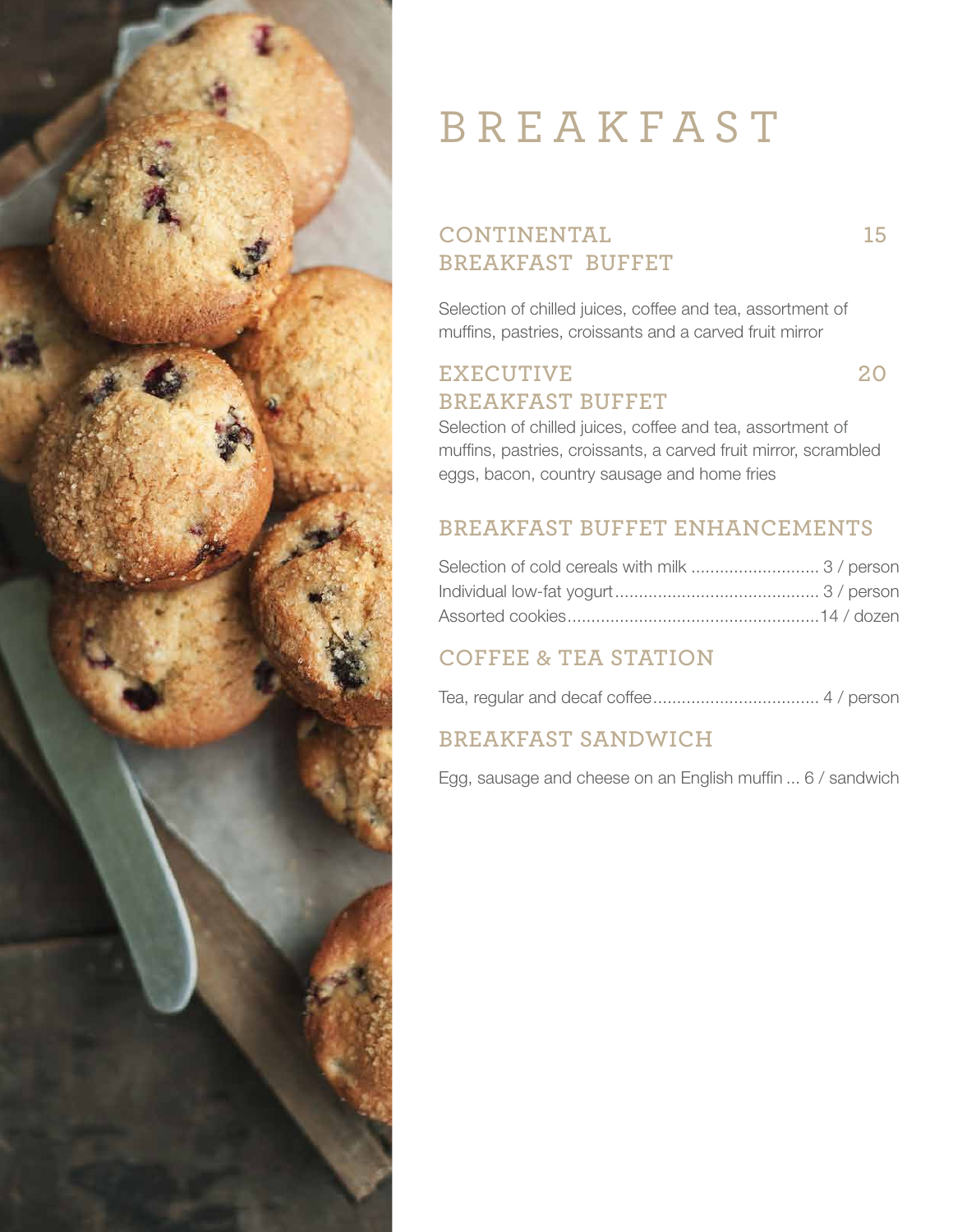# LUNCH

### **BBQ LUNCH ON THE TURN 13**

BBQ hamburger, hot dog or veggie burger, bag of chips, apple and a bottle of water. Served with ketchup, mustard and relish.

#### **BOXED LUNCH 14**

Roast beef, turkey breast or ham sandwich or wrap, a bag of chips, apple, granola bar and a bottle of water.

#### **DELUXE BOXED LUNCH 18**

Roast beef & brie sandwich or chicken club wrap, a bag of chips, apple, granola bar and a bottle of water.

#### **ITALIAN BUFFET 20**

Assorted pizzas, Caesar salad, garlic bread, choice of penne alfredo or tomato & basil.

#### **MEXICAN BUFFET 20**

Chipotle chicken, rice, black beans, corn, salsa, sour cream, shredded cheese, tomato, onion, lettuce with nacho chips and fajita shells.

#### **THAT'S A WRAP 20**

An assorted platter of wraps and sandwiches, choice of one soup, choice of two salads. See next page for selections.

#### **GREEK BUFFET 22**

Chicken, lemon rice, Greek salad, pita chips, marinated tomatoes with red onions and feta, tzatziki.

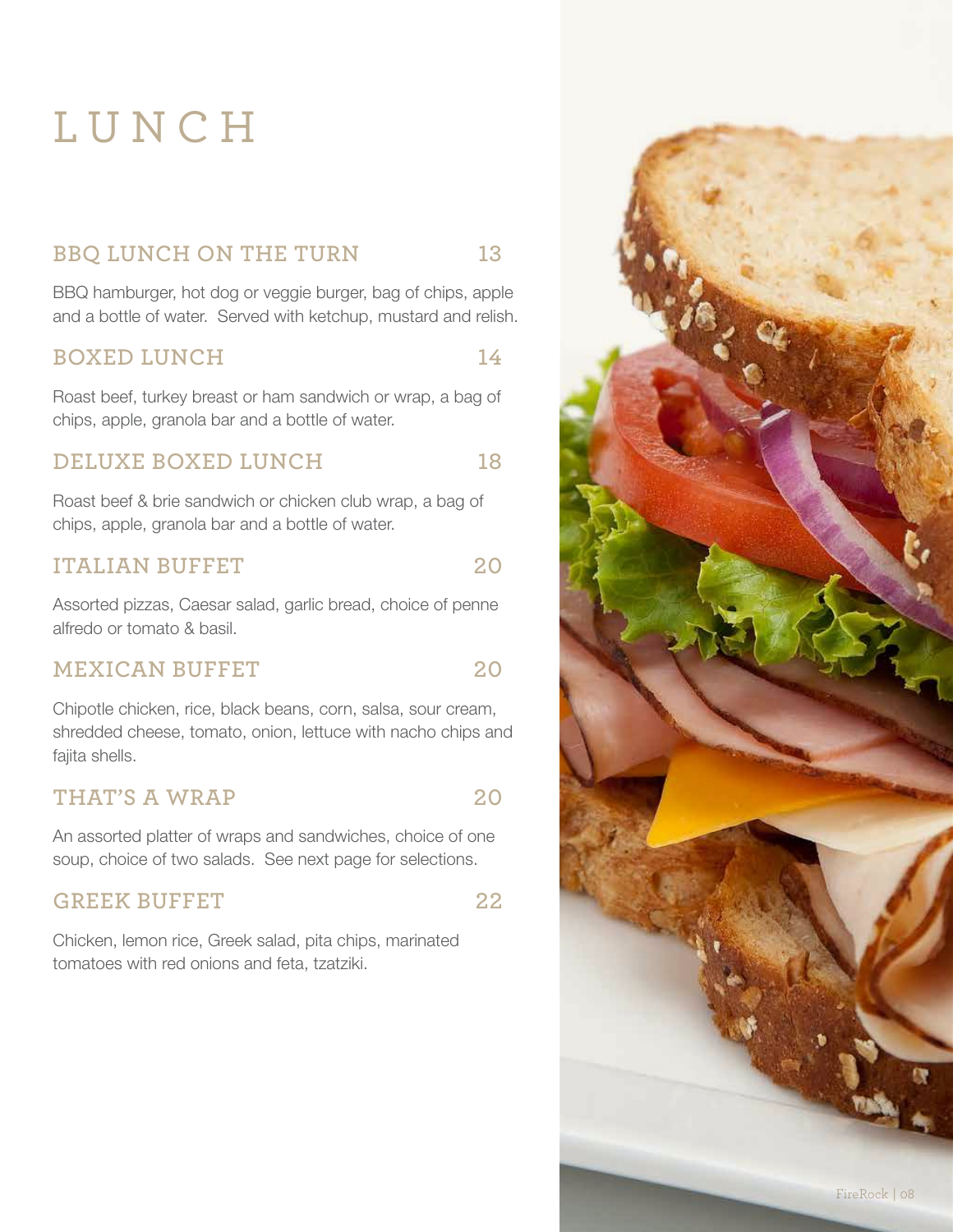

# LUNCH CONT'D

# **SOUP CHOICES:**

Chicken noodle, tomato basil, cream of mushroom, beef vegetable, broccoli cheddar, roasted red pepper, loaded potato, jalapeno cheddar, butternut squash, tequila-spiked fiesta chicken, Thai chicken.

## **SALAD CHOICES:**

Caesar, Greek, mixed greens, pasta, potato, coleslaw

# **LUNCH ENHANCEMENTS**

| Add coffee, assorted cookies and squares  4 / person |  |
|------------------------------------------------------|--|
|                                                      |  |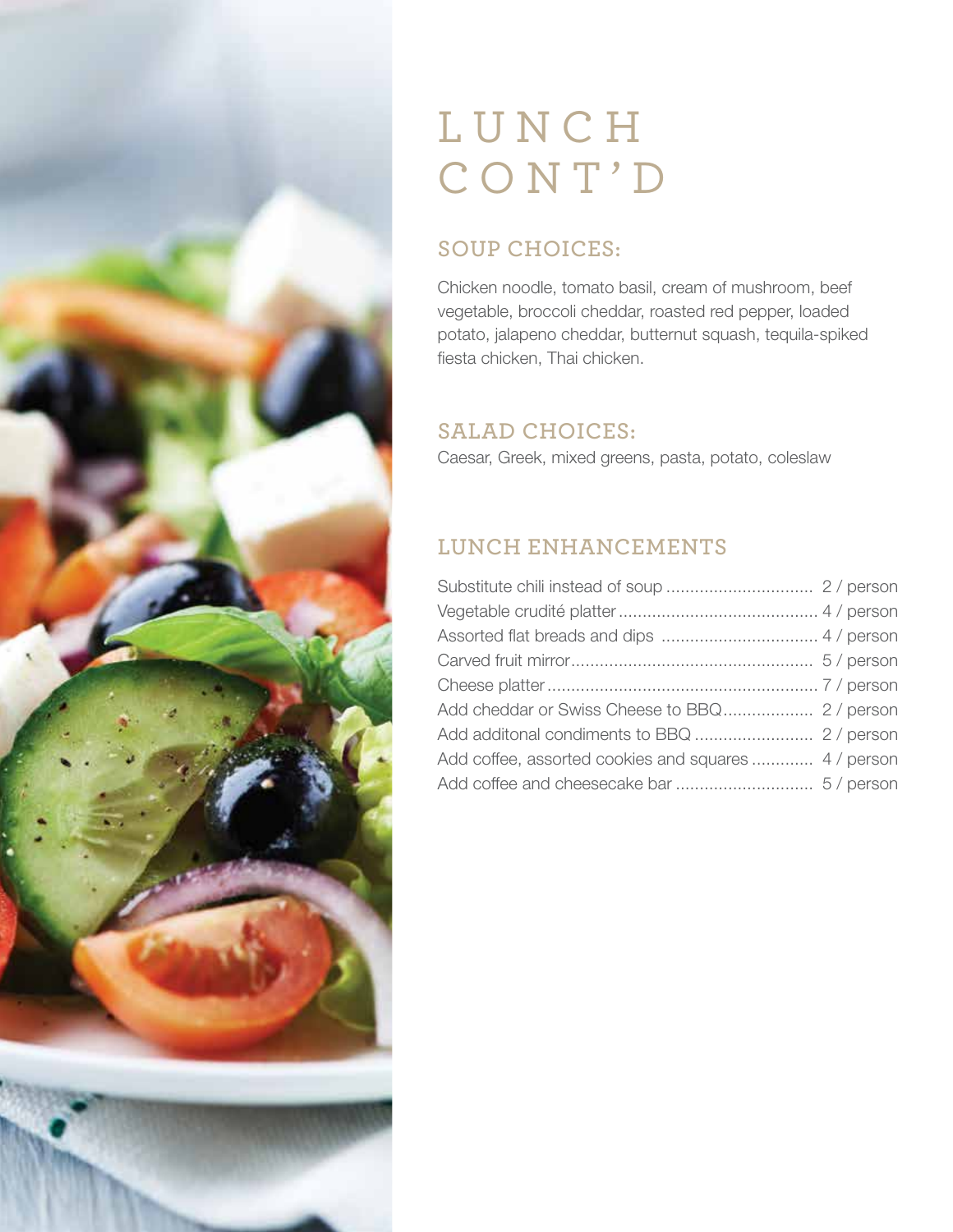# **HORS** D ' O E U V R E S BY THE DOZEN

### **PER DOZEN 26**

- 
- + Fresh bruschetta on garlic toast with feta cheese
- + Spinach and feta spanakopitas
- + Assorted mini quiches
- + Curried vegetable samosas with sweet chili sauce
- + Phyllo pastry filled with mushrooms and brie
- + Mini chicken quesadillas
- + Garlic-infused mushroom caps stuffed with bacon, chives, and cream cheese
- + Goat cheese and roasted red pepper canapes
- + Vegetable spring rolls
- + Pear and brie tarts in phyllo pastry

### **PER DOZEN 28**

- 
- + Crab cakes with homemade cocktail sauce
- + Chicken or beef satays (tandoori, sweet and sour, teriyaki or sweet curry)
- + Smoked salmon canapes with herb cream cheese

## PER DOZEN 32

- + Bacon-wrapped scallops
- + Coconut island shrimp
- + Shrimp cocktail served with vodka cocktail sauce
- + Shrimp dumplings

# **HORS D'OEUVRES DISPLAYS PER PERSON**

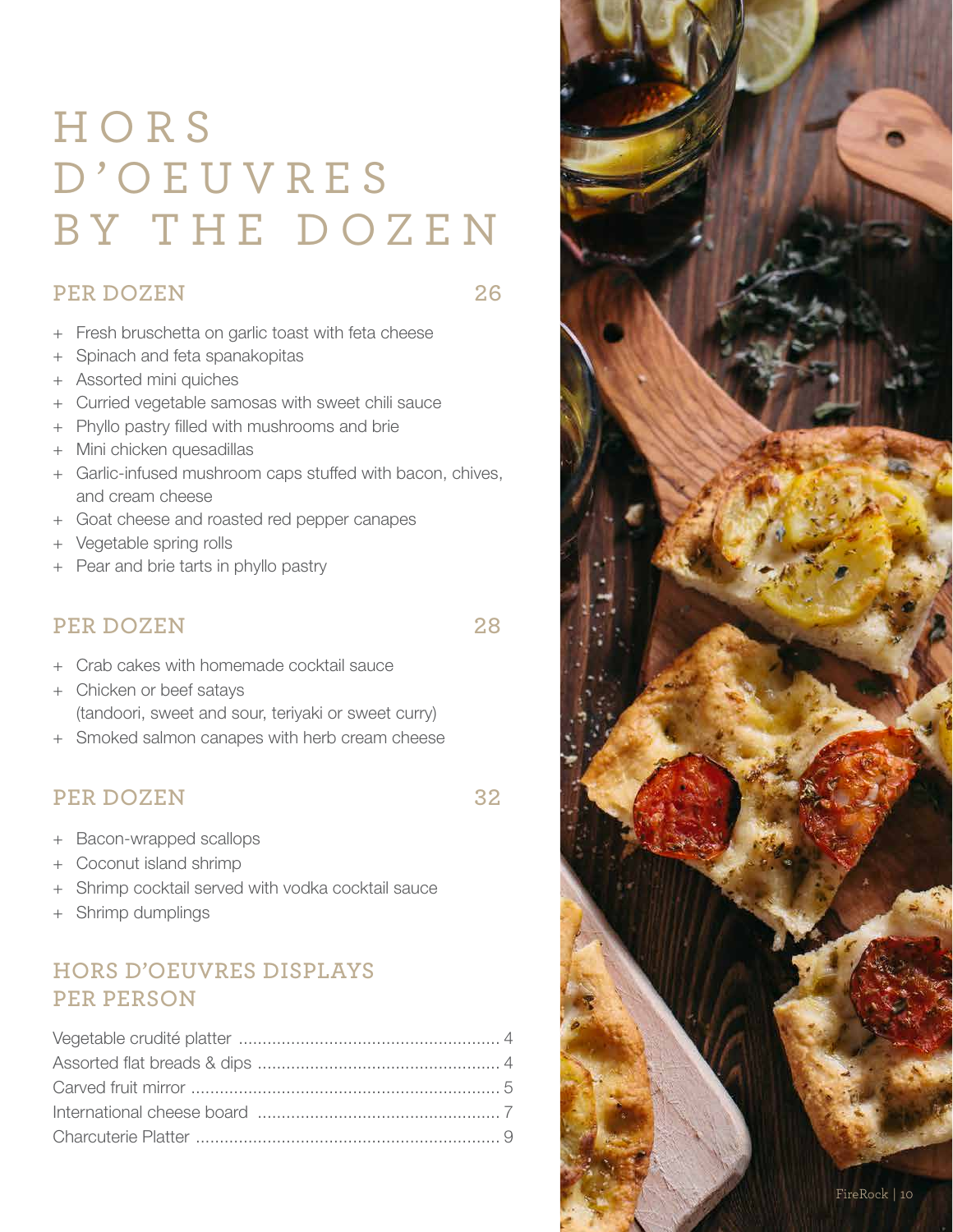

# BUFFET

#### *35 /person (40 person minimum)*

### **SELECT 2**

- + Caesar salad with croutons, bacon bits, parmesan cheese
- + Mixed greens salad with tomatoes, cucumbers, onions and carrots
- + Greek salad with red onion, olives, tomatoes and feta cheese
- + Sundried tomato pasta salad with diced vegetables
- + Creamy dill redskin potato salad

### **SELECT 1**

- + Oven-roasted potatoes with fresh herbs
- + Garlic mashed potatoes
- Cheddar and chive mashed potatoes
- + Seasonal vegetable medley included in buffet

### **SELECT 1**

- + Penne with red peppers and chorizo sausage in a tomato-basil sauce
- + Penne carbonara with bacon, onions and chives in an Alfredo sauce
- + Broccoli and cheddar bowtie pasta
- + Jambalaya with blackened chicken and sausage, served over rice with a creole marinara
- + Asian chicken with bean sprouts, water chestnuts, carrots, celery, onion and red peppers, finished with a teriyaki glaze

### **SELECT 1**

- + Roast pork loin seasoned with rosemary and served with homemade applesauce
- + Roast beef with herbed gravy and horseradish
- + Prime rib *(add \$5 /person)*
- + 8 oz. New York striploin *(add \$5/person)*
- + 10 oz. New York striploin *(add \$8 /person)*

#### **SELECT 1**

- + Assorted cheesecake bar
- + Assorted platters of cookies, brownies and squares
- + Includes coffee & tea station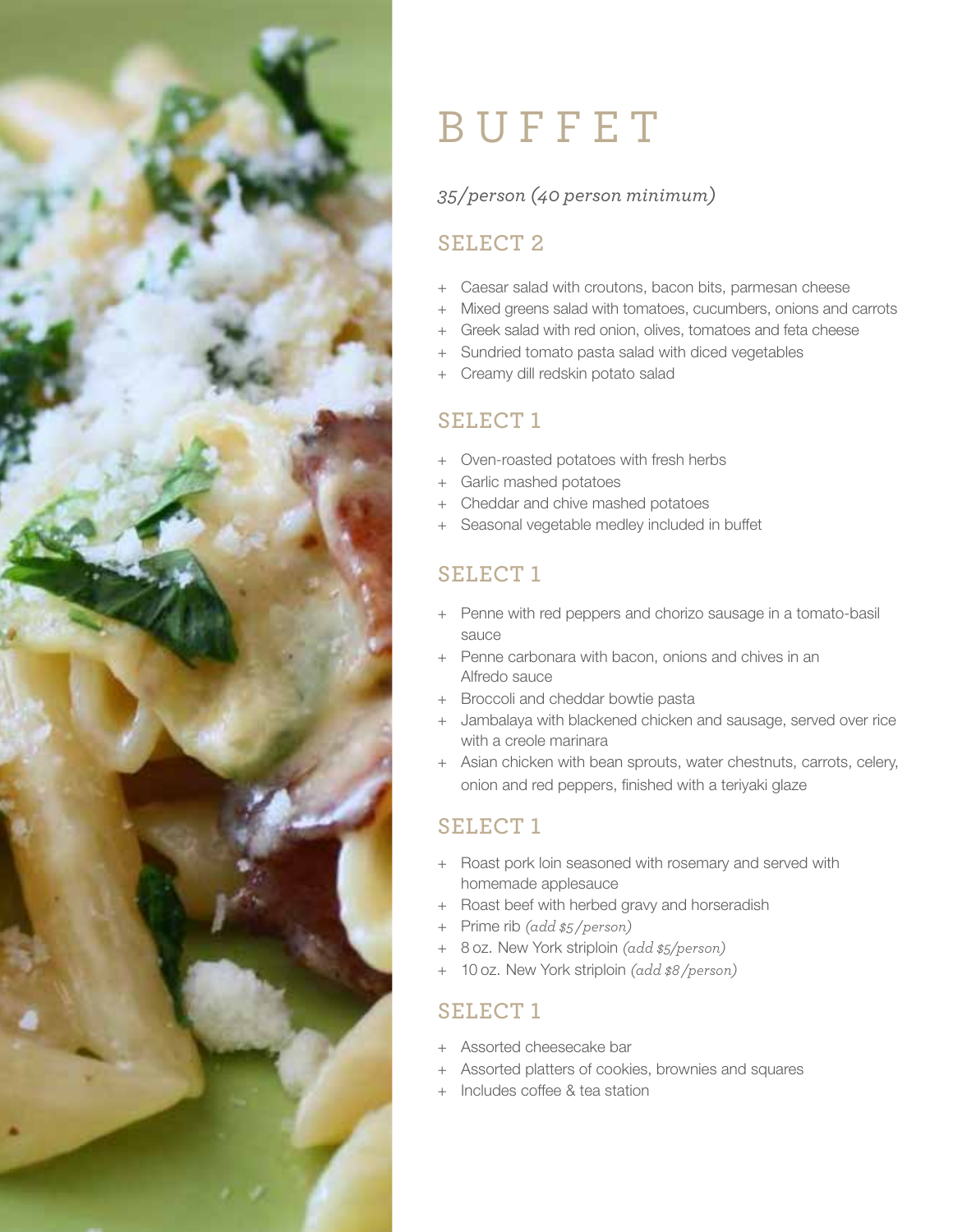# P L A T E D MEALS

*Includes choice of Caesar, Greek or mixed greens salad, seasonal vegetables, choice of roasted, baked, mashed, garlic mashed or cheddar and chive mashed potatoes and your choice of plated cheesecake with coffee and tea service.*

#### **CHICKEN SUPREME 29**

Roasted skin on chicken breast served with roasted red pepper or a white wine portabella cream sauce.

### **SUNDRIED TOMATO CHICKEN 32**

Boneless chicken breast stuffed with sundried tomato and herbed cream cheese, wrapped with prosciutto

## **BACKYARD BBQ 36**

BBQ baby back ribs, coleslaw and baked brown beans

#### **NEW YORK STRIPS 38**

8 oz. New York striploin

#### **PRIME RIB 42**

Slow roasted AAA prime rib with herbed gravy and horseradish

#### **TENDERLOIN 42**

AAA tenderloin of Alberta beef with red wine au jus (6 oz.)

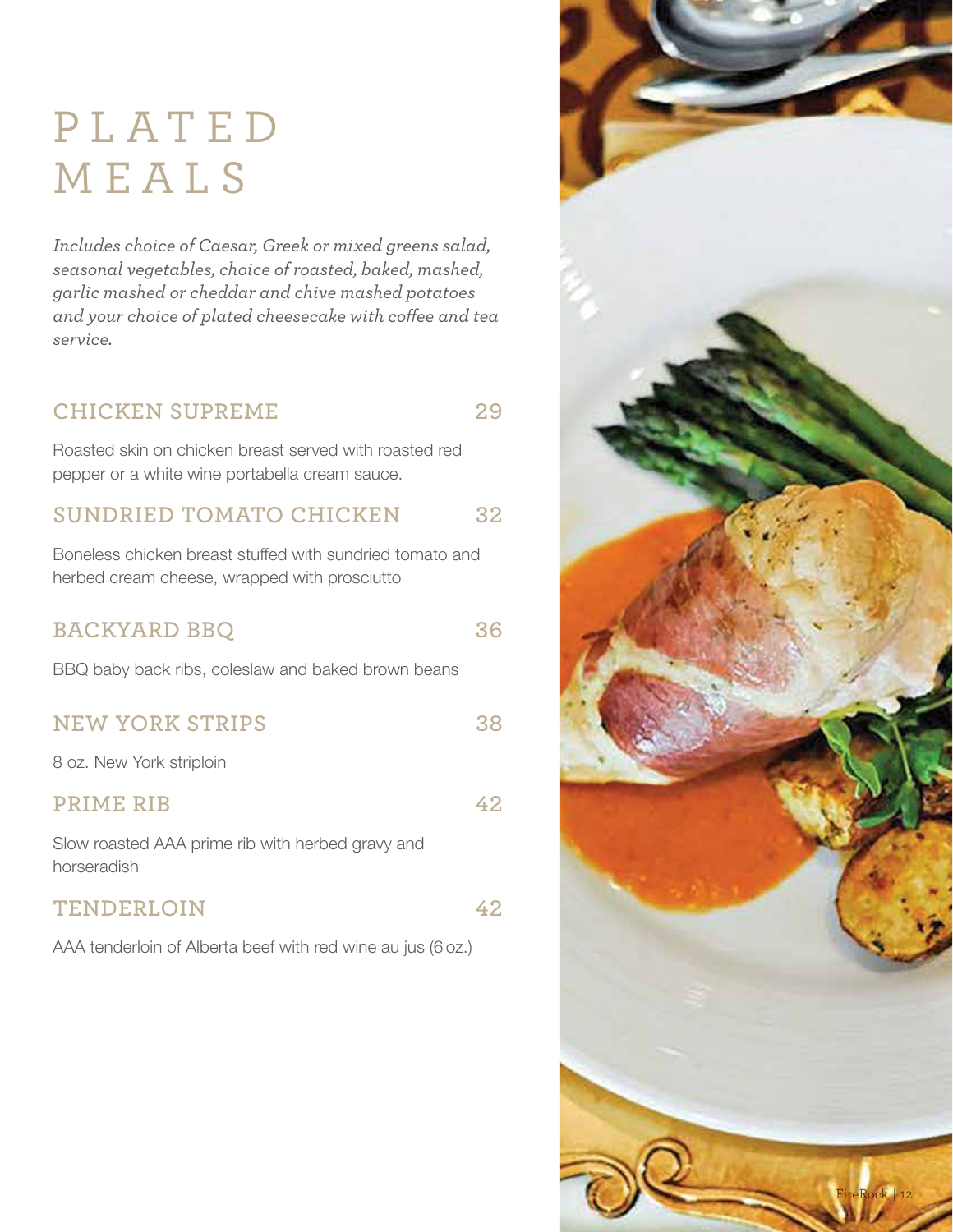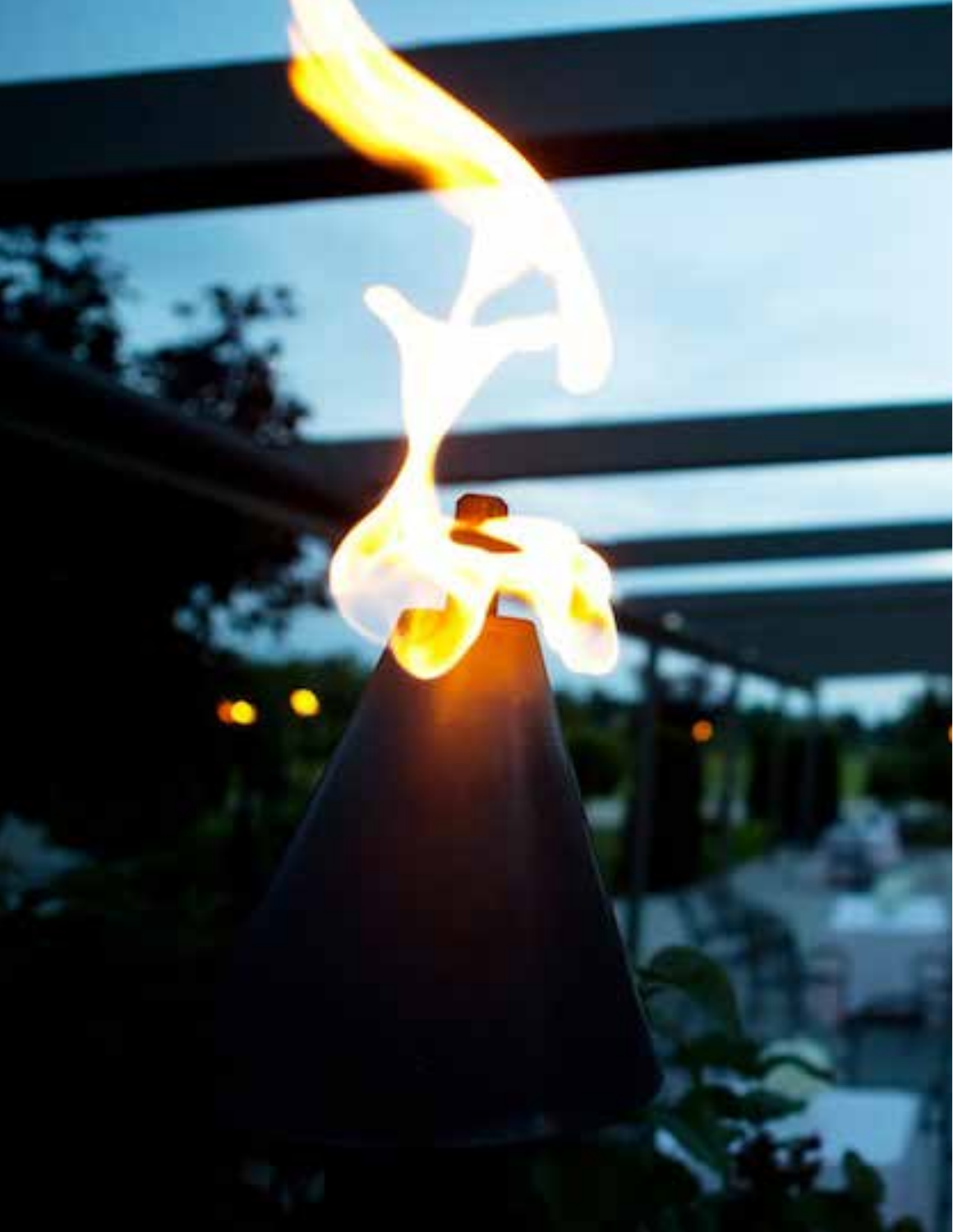# General Information

**SHOTGUN EVENTS:** A non-refundable deposit of \$1,000 and a signed agreement are required to hold the date.

**TEE TIME EVENTS:** A signed agreement and credit card are required to hold the date. Final balance is due on or before the event date.

**GUEST NUMBERS AND MENU:** A guaranteed number of guests and confirmed event details must be submitted no later than 7 days before the event. All billing will be based on the guaranteed number or actual attendance, whichever is greater.

**TABLE SETTINGS:** Table settings are for 8 to 10 people. If tables of 12 or more are required, rental charges will be applied.

**LINEN:** Standard champagne linen included. Alternate linen colours are available at a surcharge. Special orders for linens must be given thirty days prior to the event.

**PRICES:** HST will be added to all pricing and a 10% service charge will be added to all food and beverage purchases.

**A.G.C.O.:** FireRock Golf Club's operations are a function of The Alcohol and Gaming Commission of Ontario and operate in accordance with its laws and regulations.

**OTHER:** Tuesday and thursday shotguns must tee off by 9 a.m.